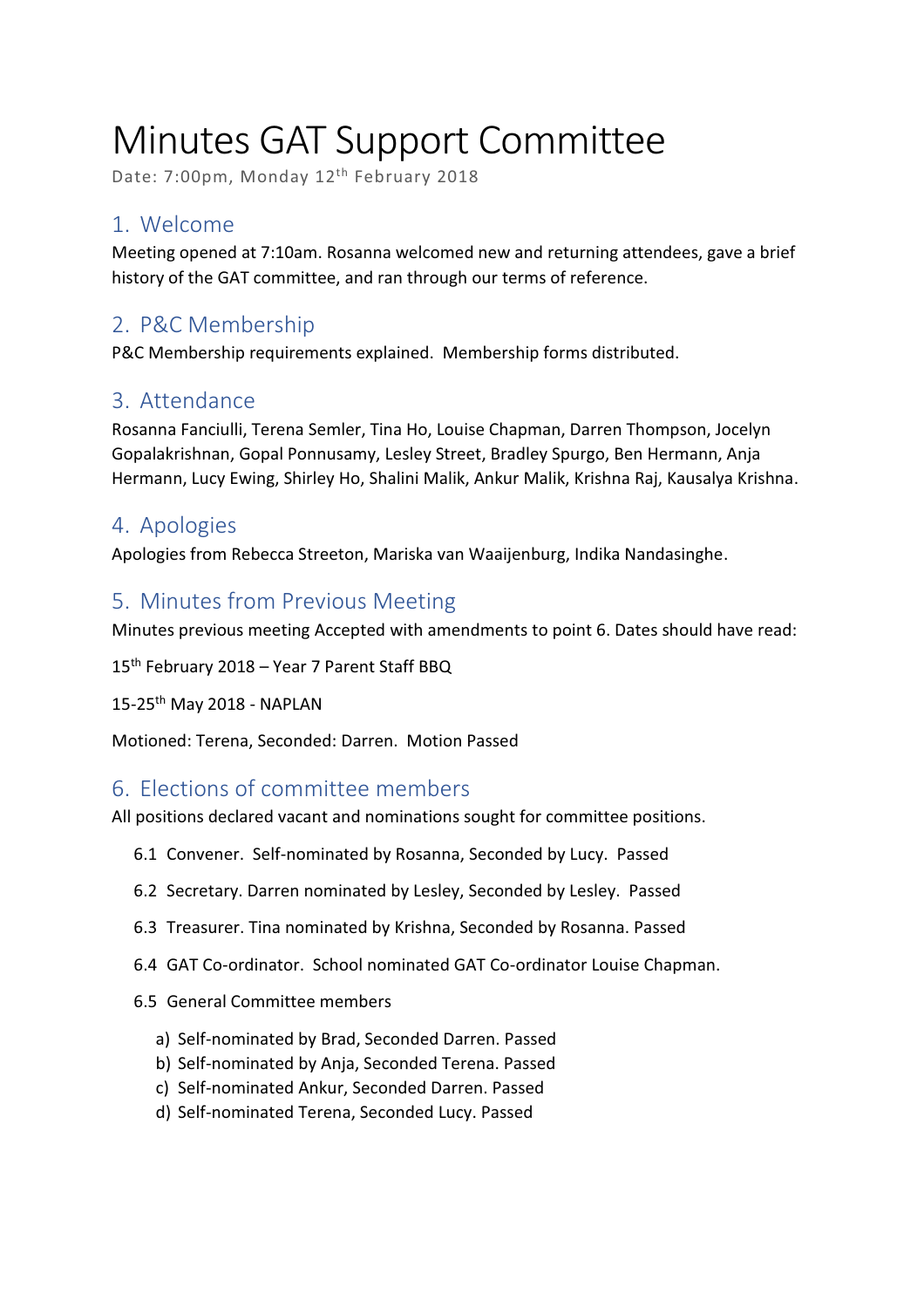## 7. Matters Arising from Previous Minutes

- 7.1 Ref 5.3.a Previous Minutes GAT Club LPSG and GSC to jointly assist with GAT club events as required.
- 7.2 Louise explained GAT club to members of meeting attendees. Once a term event for GAT students across all years.
- 7.3 Rosanna explained that the P&C President has suggested that 'seed funding' be made available to our new GAT sub-committee, to help us get things off the ground. Funds can go towards upfront costs for fundraising events. We will need to apply to the P&C Committee.
- 7.4 Methods of fundraising. In an effort to keep meeting on schedule, it was decided to canvass for fundraising ideas via email.
- 7.5 Fundraising goals where to direct money. Previous ideas submitted by Math, English, Science and Language teachers - Lego Mindstorm Robotics, Incursions, Excursions, Maths Resources, GAT Language Scholarships. Lesley suggested start small to get runs on the board.

Lesley informed us that a 'GAT Alumni' may be formed – possible beneficiary. Lesley aims to re-unite Yr 11s once a semester for a cultural event. We may be able to help subsidise this. Costs could be distributed such that the school, parent and GAT Committee pay one third each.

7.6 Lesley reminded parents of the Year 7 BBQ coming this week and encouraged all Year 7s to attend. Rosanna and Terena will be speaking at BBQ in regards to GAT and Languages committees.

All parents were also encouraged to contact the school with any concerns or queries they may have. Feedback is encouraged. GAT parents can contact Louise via louise.chapman@education.wa.edu.au

#### 8. New Business

- 8.1 Convener much of it covered above Input from Principal, GAT Club, GAT Alumni, GAT Newsletter – parent support for gifted students.
- 8.2 LPSG & GAT joint meetings. LPSG and GAT will be scheduling a joint meeting, once a semester. Primary purpose is to identify areas where we can work collaboratively and where conflict may occur. The LPSG has suggested this can be quite relaxed, over coffee. Executive to organise, others welcome. Lesley would be happy to attend such meetings if the committees wish – ideally at the school.

## 9. Reports

- 9.1 Gifted and Talented Education Co-ordinator Louise presented her written report. (see attached)
	- Debating is starting soon. Open to yr  $7 12$ . Great for of extension
	- · Visible Learning. School is implementing the 'Visible Learning' program to all yr 7 & 10 students, and all GAT students.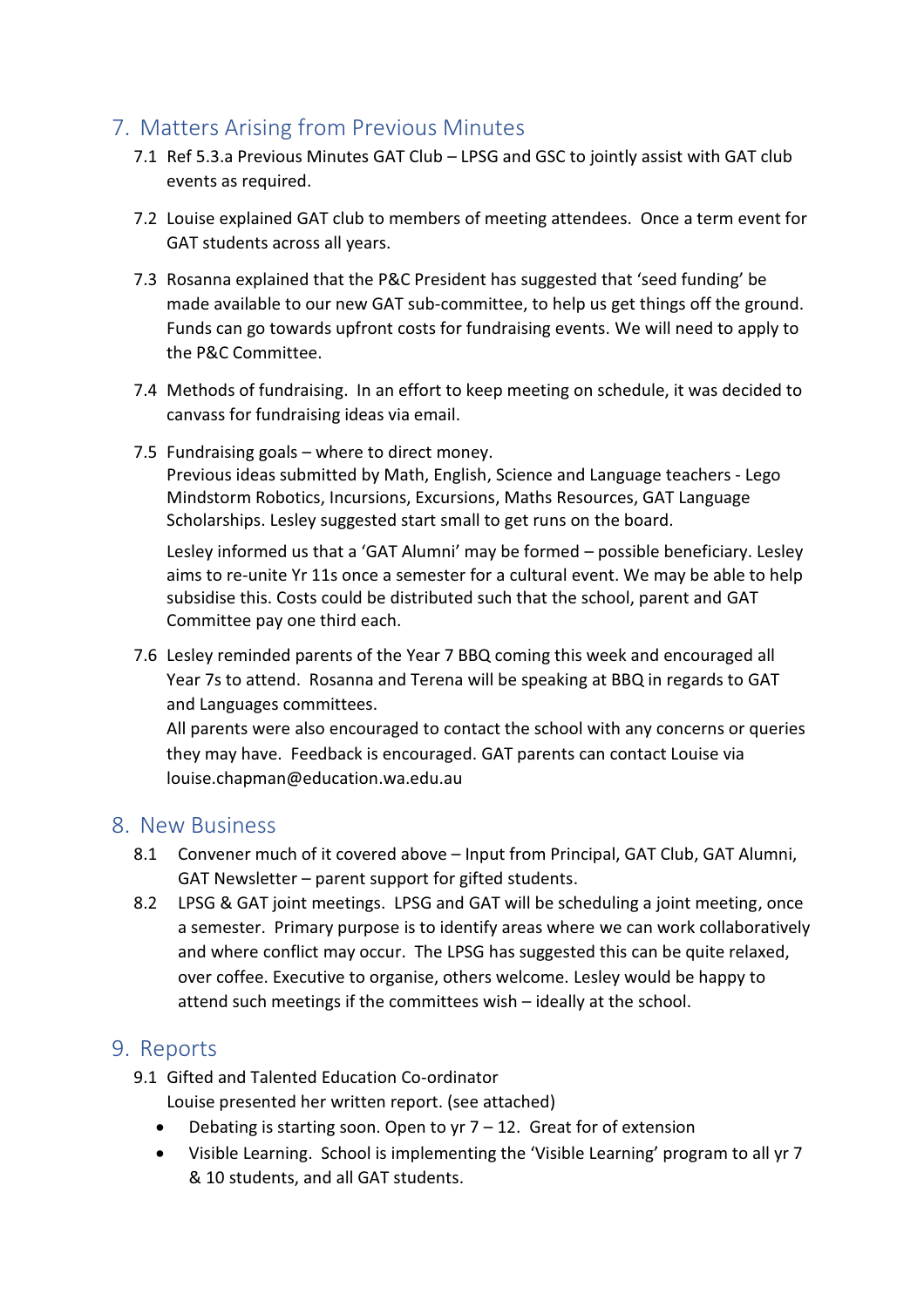- · Parents as guest speakers. The school is seeking guest speakers from industry professionals to share information about the profession/specialty with students in the classroom Science/Maths/History/Geography/Economics. Please contact Louise if you are able to assist. Louise.chapman@education.wa.edu.au
- GAT Club 1. Term 1, 23<sup>rd</sup> March. All Yr7-10 GAT students looking at going to a Chinese Restaurant.
- Middle School assembly. Term 1, 5<sup>th</sup> April. ALL New GAT students (Yr 7,9&10) will be presented with GAT Language Badges at assembly. Parents are invited to attend.

9.2 Language Teachers' Report A written general languages report was presented by Louise (see attached)

- The idea of a scholarship for Italian / Chinese GAT students was raised by Lesley. Does not need to be significant. As per Pt 7.5.
- · Lesley suggested fund raising events Italian Master Chef night, wine and cheese night.

#### 10. Next Meeting

Next meeting Wednesday 14<sup>th</sup> March 2018. Louise will be on leave, Lesley has offered to sit in for the GAT Co-ordinator for this meeting.

## 11. Meeting Closed

Meeting closed at 8:15pm.

# Appendix / Attachments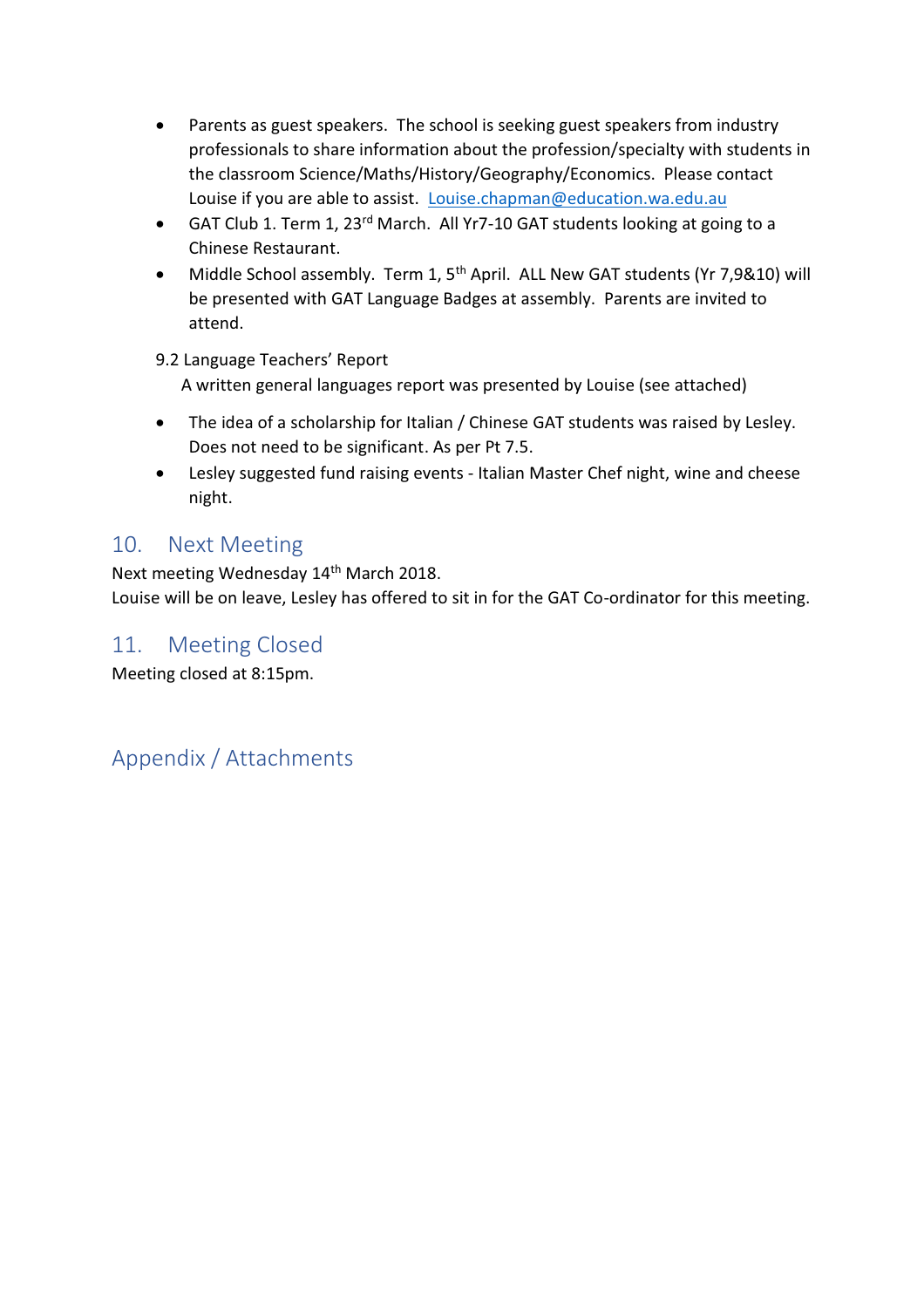#### **GAT Parent Committee Meeting**

#### **Teacher's Report**

#### **Debating**

Steven.Raphael@education.wa.edu.au Steve Raphael coordinates Debating year 7-12 Debating is a form of extension. Competitions occur on Tuesday or Wednesday nights. Our school competes with other schools. This mainly takes place at Perth College. Debating meetings at school will take place on Tuesdays at 7.45am. Teams need to be registered by the end of this week. This is suitable for committed students who want to challenge themselves and are passionate about participating.

#### **Visible Learning**

Nicola.Messervy@education.wa.edu.au

Nicola Messervy coordinates Visible Learning.

This is a program in the school that is about students reflecting on how to become a good ( learner. What skills does a good learner have? How can they improve these skills? This year all year 7 and 10 students and all year 8 and 9 GAT students will participate in the program. The school's focus areas are learning goals, success criteria and feedback.

#### Parents as guest speakers

Teachers are looking for parents as ambassadors for their profession to be a guest speaker in a Science, Maths, English or History/Geography/Economics classroom. Are you interested in sharing your profession and specialty area with students? Please contact Louise Chapman if you can assist. Louise.Chapman@education.wa.edu.au

**GAT Club 1** Term 1 - 23rd March All year 7-10 GAT students We are looking at going to a Chinese Restaurant. Louise Chapman

**Middle School Assembly** 

Term 1 - 5<sup>th</sup> April (Period 1) All year 7 GAT students and new year 9 and 10 GAT students will be presented with their GAT Languages badge to welcome them into the GAT Program at MLSHS. Parents are invited to attend. Louise Chapman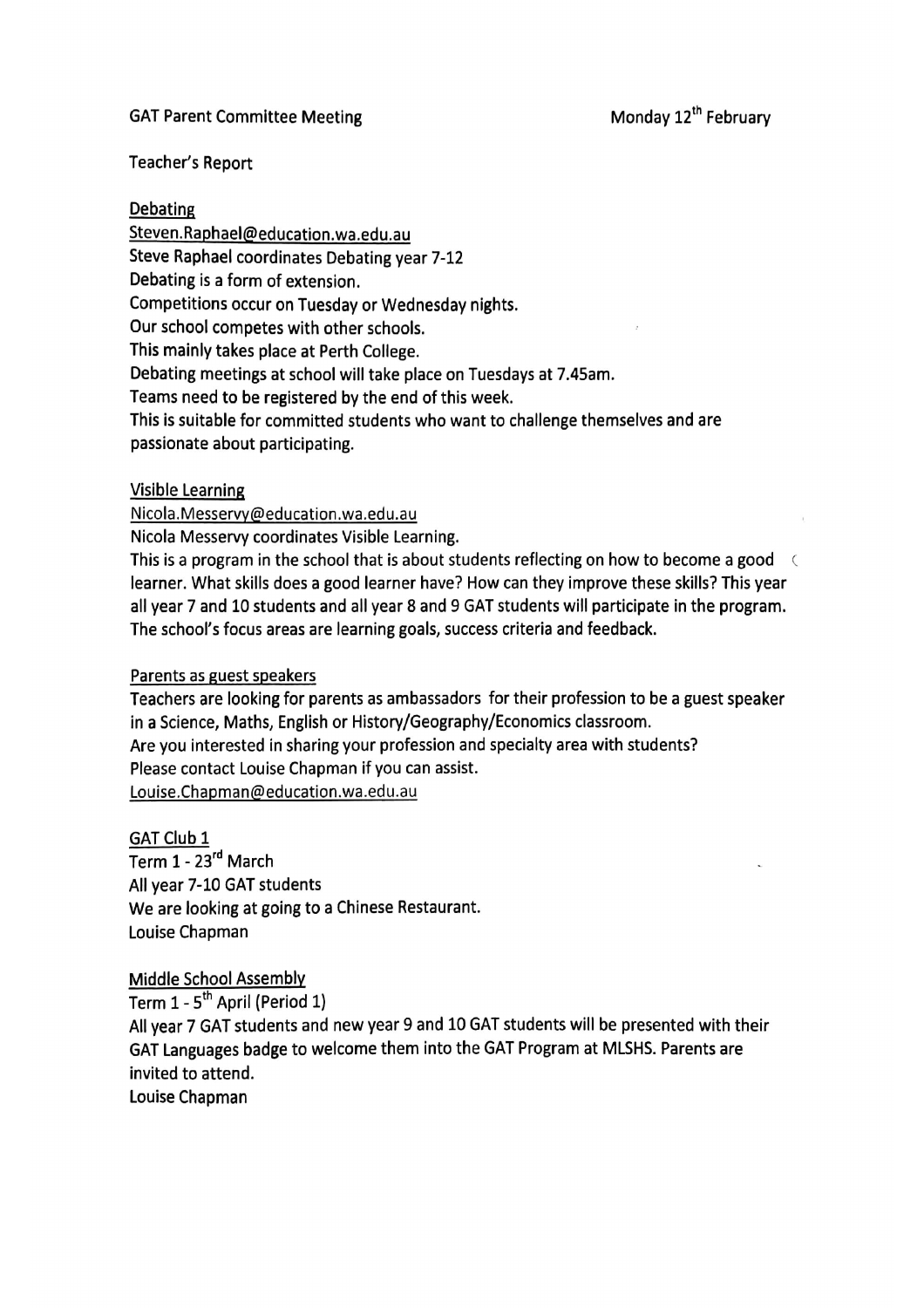#### All Langauges

Languages and Music Soirée on Wednesday 21<sup>st</sup> March at 6-7.30pm in the Tricycle Theatre

All year 7-12 language and music students and parents are invited to attend this event to meet and have a chat with your child's Language and Music teacher.

Please bring a plate of food to share.

**Italian** 

Louise Chapman/ Louise.Chapman@education.wa.edu.au

Term I

Italian - for year 10 and 11 students

Two year 11 students have just returned from their Italian exchange and loved their experience. One student was in Parma and the other in Rome.

They lived with an Italian family and attended school as well.

At the moment two year 10s are participating in Italian Exchange Program. They will host an Italian student for 9 weeks and then they will go to

Italy at the end of the year. This is a WAATI/Intercultura Exchange Program.

The Italy Tour is being held this year from 12 April until 29 April for year 10 and 11 Italian students.

We are looking for families to host an Italian Assistant for one term. The assistant attends university in Italy and one assistant will come in term 2 and one in term 3 if we can find families to host them. The assistant helps out in Italian classes.

Applications close mid February for to host in Term 2. Please contact Louise Chapman if you are interested.

Sonia Hatzis / Gifted and Talented sonia.hatzis@education.wa.edu.au GAT Year 9 & 10 OzCLo Competition for Chinese and Italian students on 7<sup>th</sup> March.

The Australian Computational and Linguistics Olympiad.

OzCLO is a contest for high school students. It challenges them to develop their own strategies

for solving problems in fascinating real languages.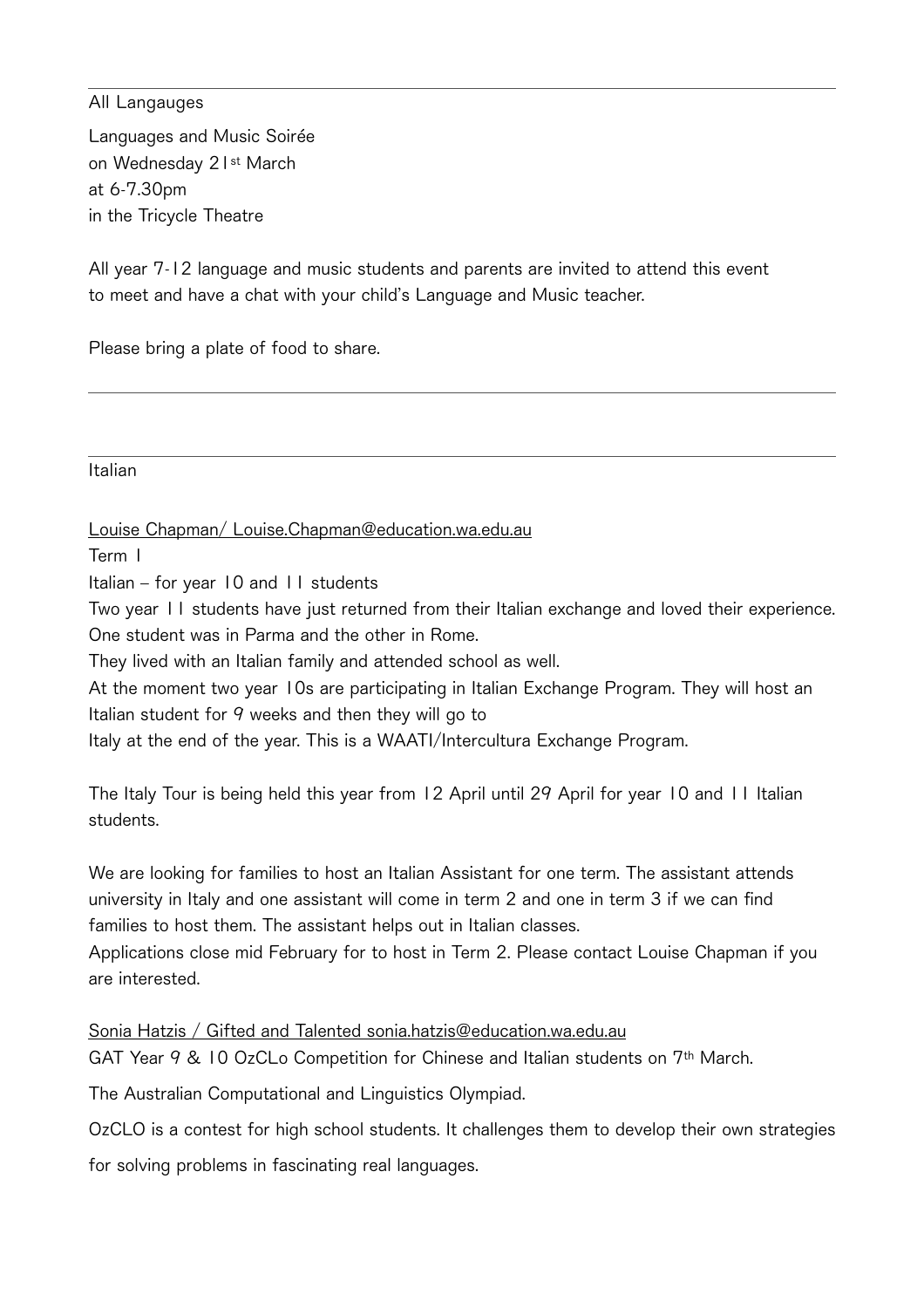- share teacher expertise statewide across primary and secondary schools to provide language programs within and across networks;
- build system capacity to meet the needs of schools that don't have a language program by brokering access to a language teacher either face-to-face or online:
- provide advice and support for inexperienced language teachers;  $\ddot{\phantom{0}}$
- support language pathways between primary and secondary schools;
- provide advice for school leadership teams; and
- build community links and partnerships to enhance and embed language  $\ddot{\phantom{0}}$ programs.

Sonia would like to ask if the parent body could come on board to support me with any endeavours I have to fulfil my role.

The first is the 'Primary School Parent Languages Information Evening' for the 3 of the languages that we teach - Japanese, French and Korean

This night is scheduled for Thursday 15<sup>th</sup> March 6:30-7:30pm. On the night we plan to invite Primary School parents (info will go out via primary school Newsletters/ a Flyer) and our main aim is to plug the languages that exist within our Hub and really highlight to parents the benefits of learning one of these 3 languages.

Year 9 and 10 GAT students will be involved in OZCLO on Mondav 7<sup>th</sup> March (for some reason this was left off the calendar) – still recruiting students at this stage.

French

Claire Long / claire.long@education.wa.edu.au

Ms Claire Long will be planning to take Year 11/12 French students to see a screening of the film Orchestra Class - It is planning to be on Friday 16/3